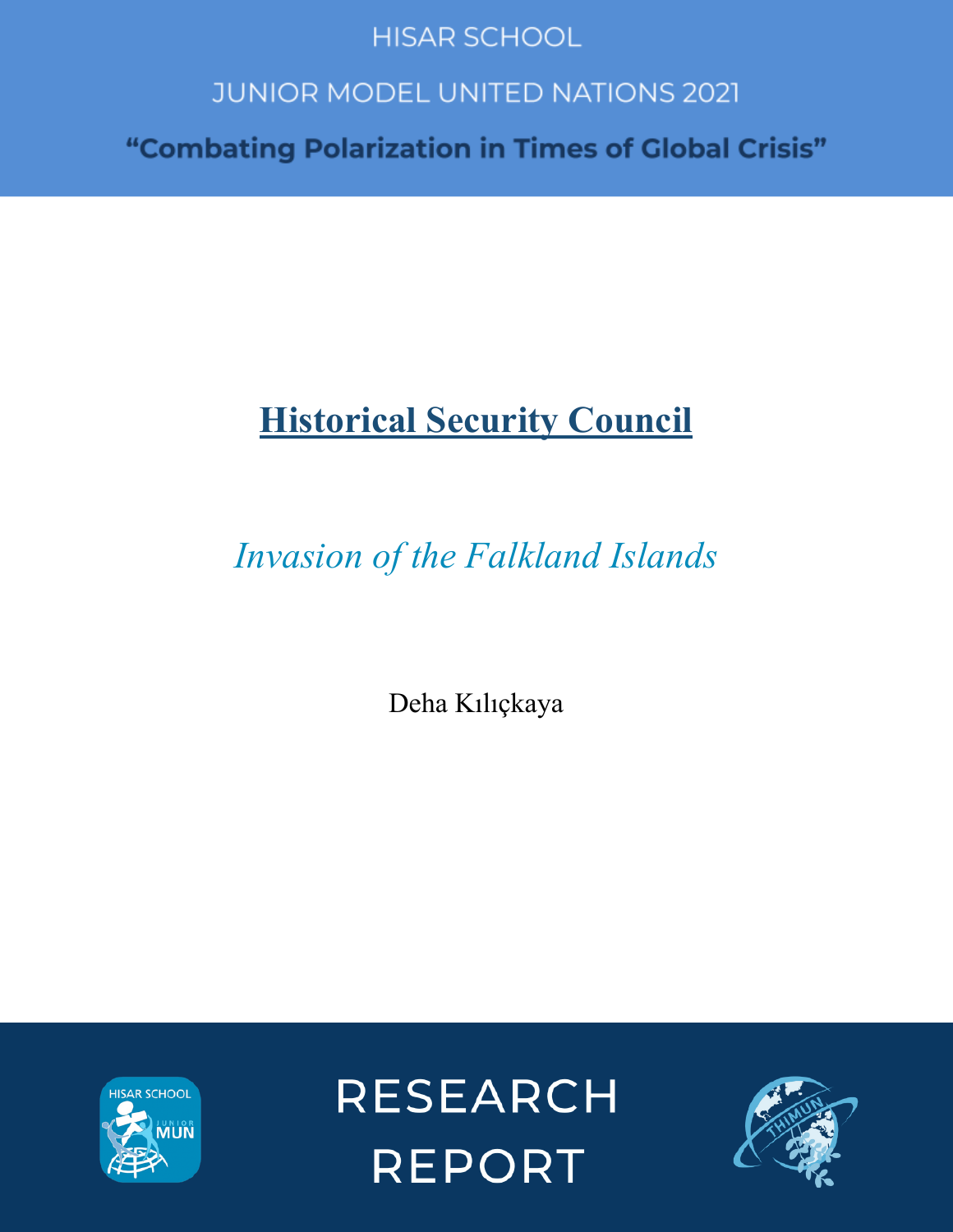#### **Forum:** Historical Security Council (HSC)

**Issue:** Invasion of the Falkland Islands

**Student Officer:** Deha Kılıçkaya - President

## **Introduction**

"On 2 April 1982, Argentina invaded the Falkland Islands, a British colony since 1892 and British possession since 1833. The 1,800 Falkland Islanders, mostly English-speaking sheep farmers, awaited a British response" upon the invasion. When Britain retaliated, the war on the Falkland Islands began. The roots of the conflict go as back as the early 1800s when the British Empire occupied the Islands from Argentinan rule. Since then, the two nations have claimed sovereignty over the land, leading to the Falklands War of 1982. One thing to note is that our Historical Security Council will begin its discussion on 29 March 1982, and events after that date will be presumed not to have happened yet. Hence, in committee, the Falkland Islands are not yet invaded, and the war has not begun—in fact, there is no war! The events to be described in this resolution after the date 29 March 1982 do not have to happen in the same way, and delegates will have the freedom to change the course of history.



Image 1: Argentina, the United Kingdom, and the Falkland Islands highlighted on the map.<sup>1</sup>

# **Definition of Key Terms**

#### Colony

<sup>1</sup> Center for European Policy Evaluation. "The Falkland Islands – Diplomatic Dispute between Great Britain and Argentina." *Center for European Policy Evaluation*, 9 Aug. 2012, https://cepeoffice.wordpress.com/2012/08/09/the-falkland-islands-diplomatic-dispute-between-great-britain -and-argentina/.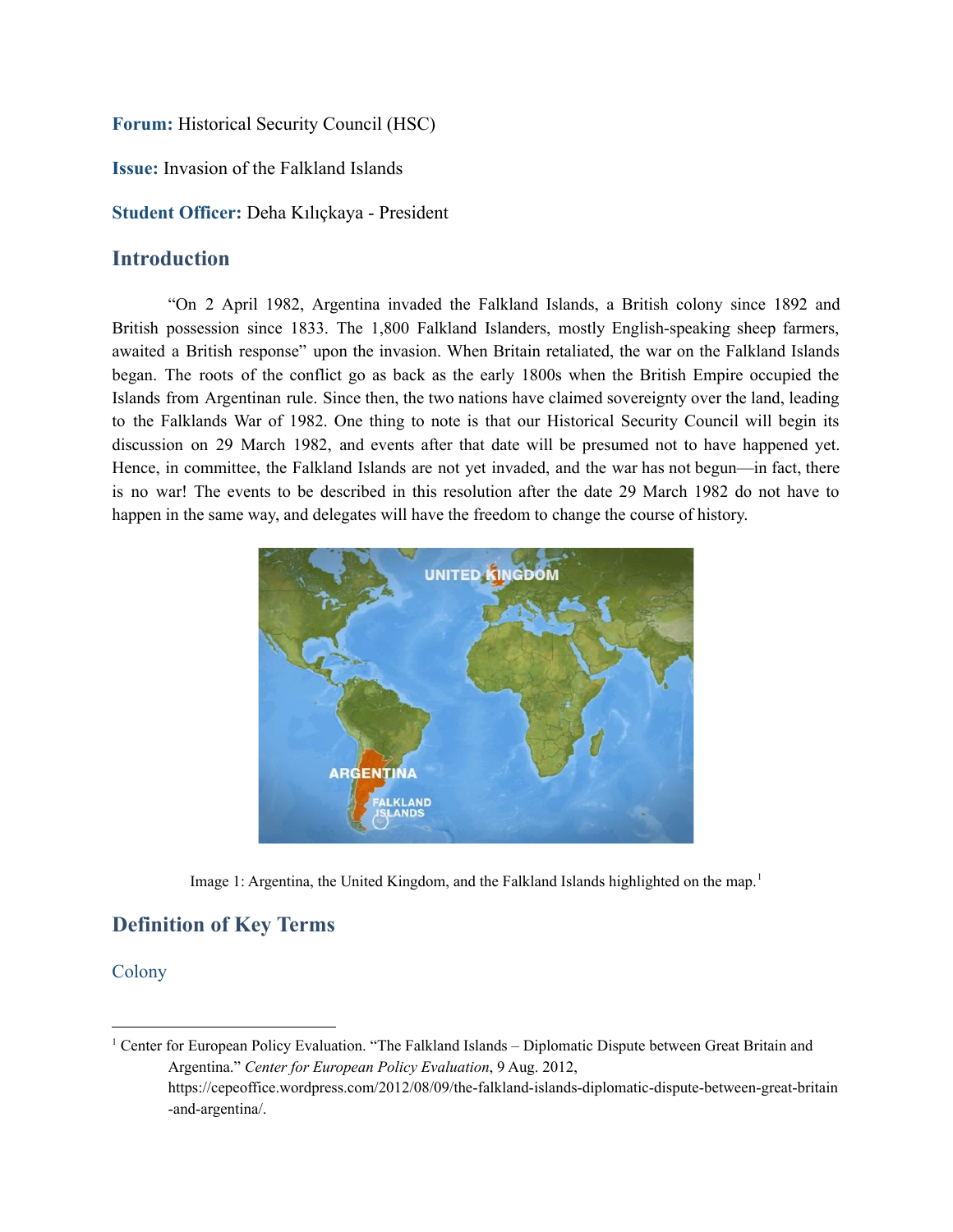The National Geographic Society defines a colony as: "a country or area under the full or partial political control of another country, typically a distant one, and occupied by settlers from that country."<sup>2</sup>

Colonization has been made illegal by the United Nations Human Rights Office of the High Commissioner (OHCHR), and The Statute of the International Criminal Court (ICC) defines "colonialism as a crime against humanity where it involves transferring the nationals of an occupying power into occupied territory."

#### Invasion

Cambridge Dictionary defines invasion as: "an occasion when an army or country uses force to enter and take control of another country,"<sup>3</sup> or a territory. If the country is successful in its invasion and establishes its own regime in the territory or country, then it is further called occupancy.

#### **General Overview**

#### History of the Conflict

Louis-Antoine de Bougainville, a French navigator, first settled on East Falkland in 1764, and he has given the name Malovines to the Islands. In 1765, the British occupied West Falkland, from where the Spanish drove them off in 1770. The Spanish further bought the East French settlement in 1767. Therefore, Spain had maintained the sole settlement on the Islands until 1811.

"In 1816 Argentina declared its independence from Spain and in 1820 proclaimed its sovereignty over the Falklands." Yet, a British force in 1833 re-attacked and occupied the Islands. By the 1880s, a British community of around 1,800 people on the islands was self-supporting. In 1892, the Falkland Islands were collectively granted colonial status." Then, for 90 years, Falklands Islands remained under the British colony, whereas Argentina's constant diplomatic efforts to regain Islands' control persisted.

Past World War 2, Argentina's diplomatic efforts resulted in the sovereignty issue over the Islands discussed in the United Nations decolonization committee in 1964. "Argentina based its claim to the Falklands on papal bulls of 1493 modified by the Treaty of Tordesillas (1494), by which Spain and Portugal had divided the New World between themselves; on succession from Spain; on the islands' proximity to South America; and on the need to end a colonial situation. Britain based its claim on its 'open, continuous, effective possession, occupation, and administration of the islands since 1833 and its determination to apply the principle of self-determination to the Falklanders as recognized in the United Nations Charter. Britain asserted that, far from ending a colonial situation, Argentine rule and control of the lives of the Falklanders against their wishes would, in fact, create one."

<sup>2</sup> National Geographic Society. "Colony." *National Geographic Society*, 7 Jan. 2020, https://www.nationalgeographic.org/encyclopedia/colony/.

<sup>3</sup> Cambridge, The Editors of Dictionary. "Invasion". *Cambridge Dictionary,* https://dictionary.cambridge.org/dictionary/english/invasion.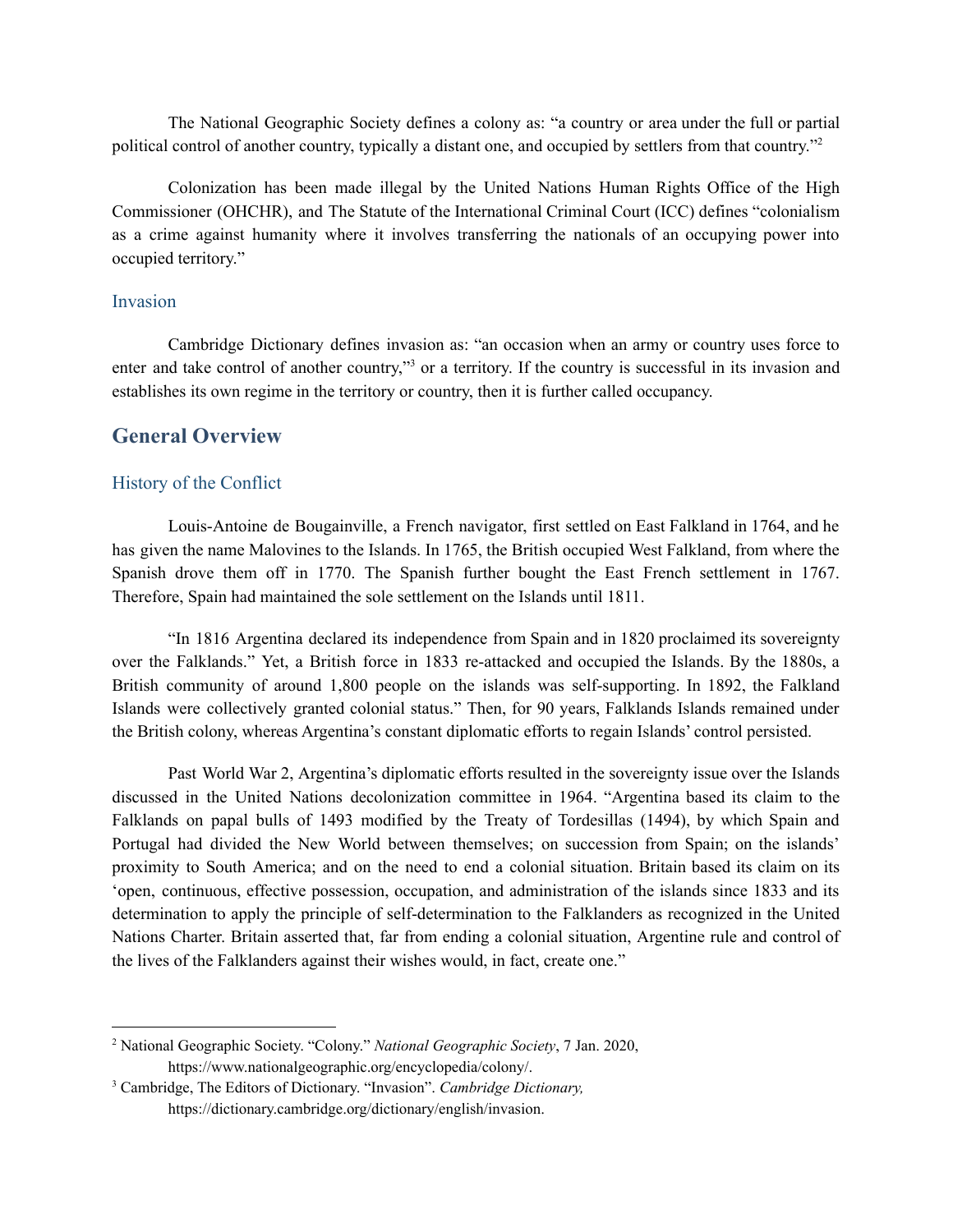The UN General Assembly has approved a resolution that invited Britain and Argentina to reach a peaceful solution. "In 1981, the Falkland Islanders voted in a referendum to remain British," showing that the Island population identifies more with Britain. While British-Argentine discussions were still in process in 1982, Argentina proceeded to invade the Falklands on April 2, 1982. While the Argentine side did not kill any British troops due to orders from commanders, they suffered losses on their side. Regardless, this invasion has outraged Britain, "and Prime Minister Margaret Thatcher assembled a naval task force of 30 warships to retake the islands." This act started the Falklands War. As Falklands is 13000 kilometers from Britain, British warships had to spend weeks to arrive. "On April 25, South Georgia Island was retaken, and after several intensive naval battles fought around the Falklands, British troops landed on East Falkland on May 21. After several weeks of fighting, the large Argentine garrison at Stanley surrendered on June 14, effectively ending the conflict."

Losing 5 ships and 256 troops in the Falklands War, Britain's losses were less than Argentina, which lost 750 troops and the only cruiser it had. Argentina lost its control over the Islands, and civilian life in Falklands was restored. After the victory, Margaret Thatcher's popularity drastically increased, and her party, the Conservative Party, won the 1983 parliamentary elections with a significant difference.

"Although Britain and Argentina reestablished full diplomatic relations in 1990, the issue of sovereignty remained a point of contention. In the early 21st century, Britain maintained some 2,000 troops on the islands. In January 2009, a new constitution came into effect that strengthened the Falklands' local democratic government and reserved for the islanders their right to determine the territory's political status. In a referendum held in March 2013, islanders voted nearly unanimously to remain a British overseas territory."

Because the discussion will start from the pre-Argentine invasion, the committee again needs to disregard events that happened after March 29, 1982. Hence, it needs to be established that the tension between Britain and Argentina is currently very high and that Argentina is about to invade the Falklands any minute.

| Date of Event | <b>Description of Event</b>                              |
|---------------|----------------------------------------------------------|
| 1764 - 1811   | French, British and Spanish settlement of the Falklands. |
| 1816          | Argentina declares its independence from Spain.          |
| 1820          | Argentina claims sovereignty over the Falklands.         |
| 1833          | British occupancy of the Falklands.                      |

## **Timeline of Events**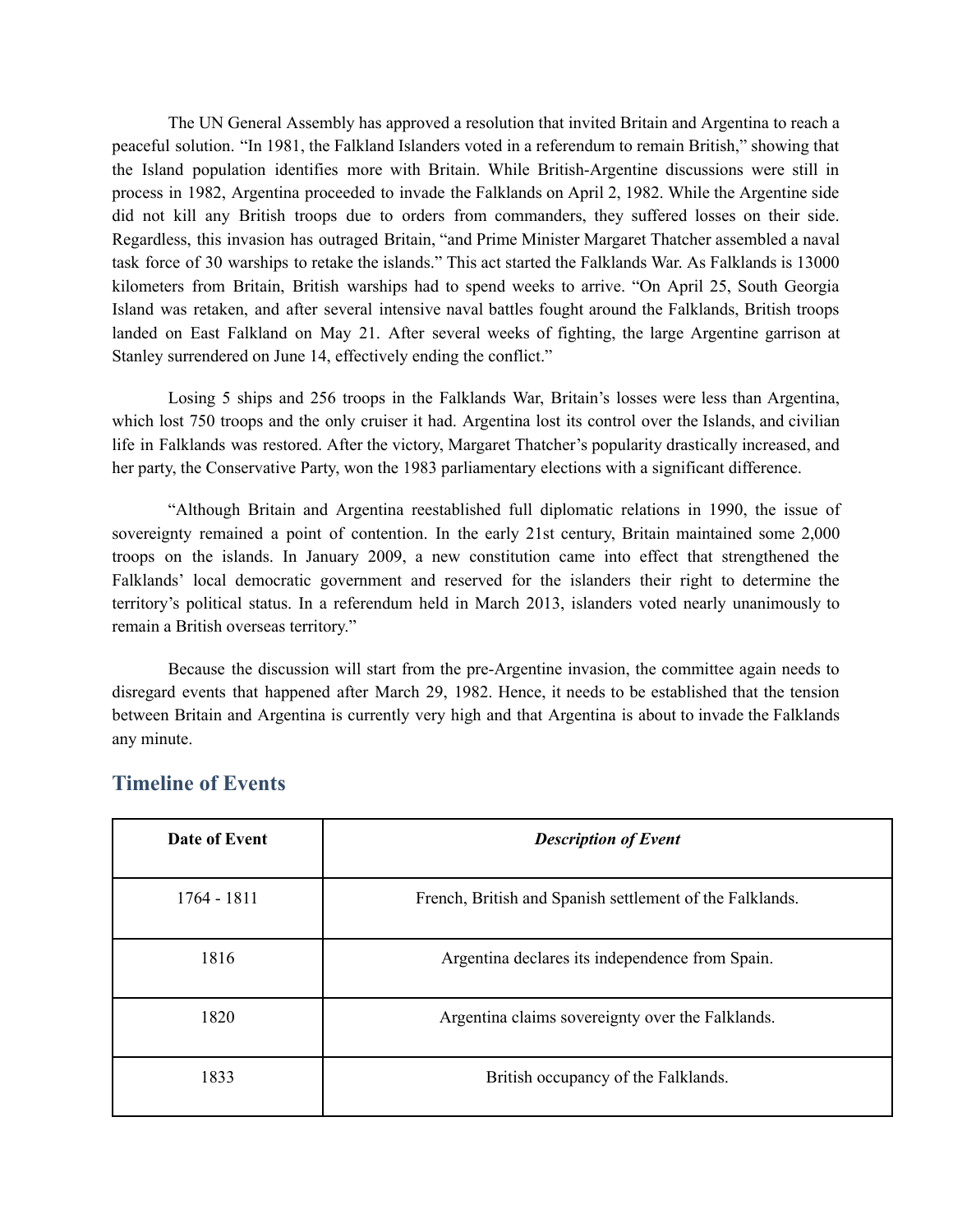| 1892                     | Britain grants colonial status to the Falklands.                                                                                                                                           |
|--------------------------|--------------------------------------------------------------------------------------------------------------------------------------------------------------------------------------------|
| 1892 - 1982              | Diplomatic Argentine efforts to regain sovereignty over the Falklands.                                                                                                                     |
| 1964                     | United Nations Decolonization Committee hears the conflict of the Falklands,<br>passes the resolution inviting Britain and Argentina to reach to a peaceful<br>solution through mediation. |
| 1964 - February 1982     | Diplomatic discussions to determine the sovereignty over the Falklands<br>continue.                                                                                                        |
| March 29, 1982           | <b>JMUN Historical Security Council begins its session.</b>                                                                                                                                |
| April 2, 1982            | Argentina invades the Falklands.                                                                                                                                                           |
| April 25 - June 14, 1982 | The Falklands War in which Britain wins and forces Argentina to leave the<br>Islands.                                                                                                      |
| 1990s                    | Britain and Argentina reestablishes full diplomatic relations.                                                                                                                             |

# **Evaluation of Previous Attempts to Resolve the Issue**

Although there have been some solution attempts to resolve the issue, the international community has neglected the British- Argentinian tensions for the most part. The United Nations have discussed the issue, yet the resolution was an advisory opinion inviting the UK and Argentina to reach a peaceful conclusion through mediation. Because there has not been a strict order from the UN Security Council, the two nations were left on their own to settle the issue. Obviously, this measure by the UN General Assembly was ineffective, and the tension between the two nations in the years leading up to the war has been incredibly high.

In fact, at first, Britain was considering transferring the Islands' sovereignty to Argentina, yet due to domestic pressure the government of Britain faced, the government was forced to change its position and continue its claim over the Islands. Similarly, in Argentina, the new government in power aimed to establish political popularity by attacking and occupying the Islands. Hence, both regimes rejected a peaceful settlement due to political reasons.

## **Possible Solutions**

First, it is essential to establish that this issue should be solved with diplomacy. Yet, an advisory opinion by the UN is not sufficient. Inviting sides to sign peace and non-aggression agreements